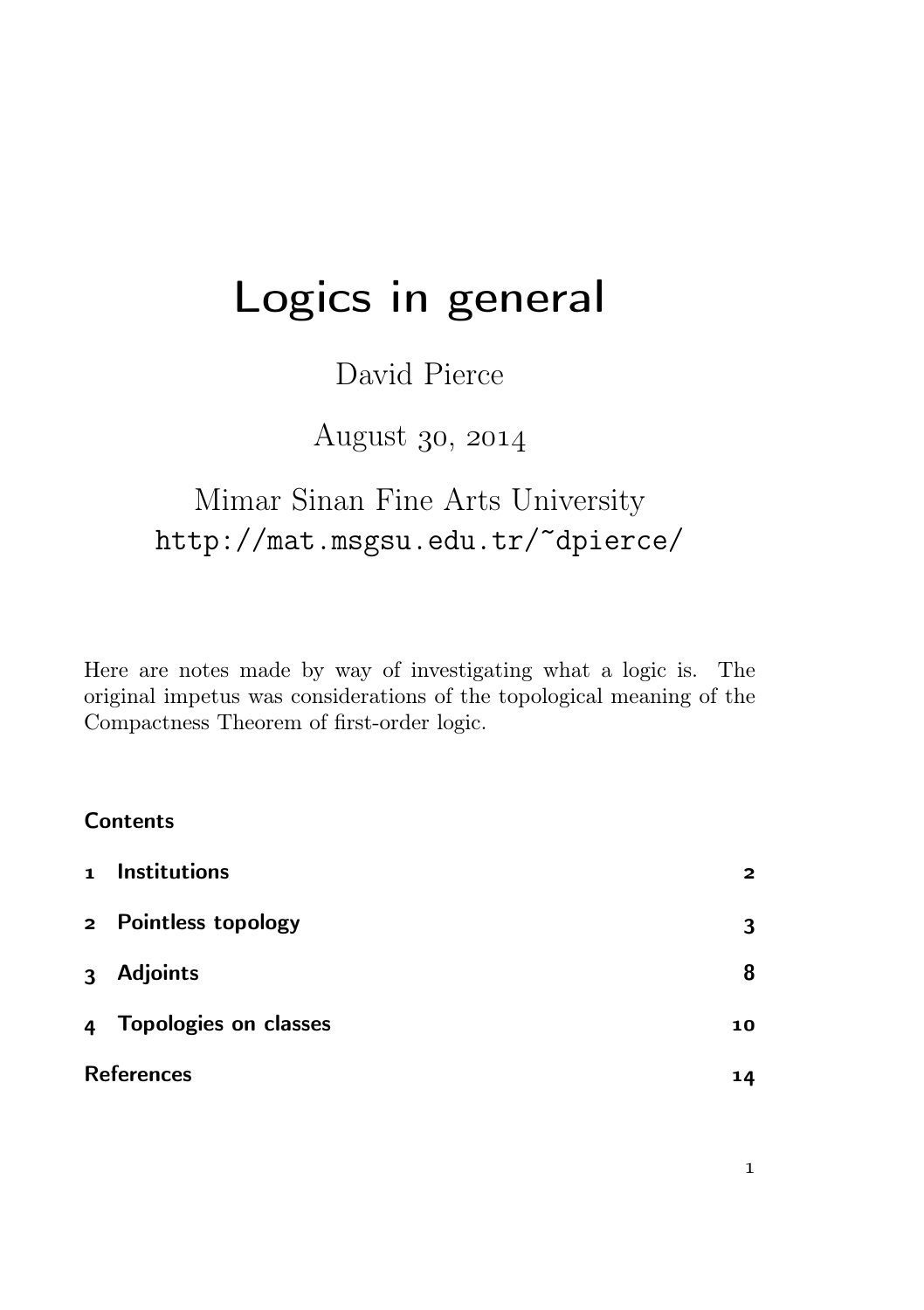#### 1 Institutions

The question of what a logic is is taken up in, for example,  $[6]$ , where the answer is sought in the institution. This consists of:

- 1) a category **Sgn** of **signatures**;
- $(a)$  a functor from **Sgn** to **Set**, assigning
	- a) to each signature  $\mathscr S$  the set

Sen  $\varphi$ 

of sentences in that signature, and

b) to each morphism  $f$  of signatures a **translation** 

$$
\sigma \mapsto f(\sigma)
$$

of sentences;

- ) a contravariant functor from Sgn to the quasi-category of all categories, assigning
	- a) to each signature  $\mathscr S$  the category

#### $Str \, \varphi$

of structures of  $\mathscr{S}$ , and

b) to each morphism f from  $\mathscr{S}'$  to  $\mathscr{S}$  in **Sgn** the reduction

 $\mathfrak{A} \mapsto \mathfrak{A} \upharpoonright f$ 

from  $|\text{Str}_{\mathscr{S}}|$  to  $|\text{Str}_{\mathscr{S}'}|$ ;

4) On  $|\text{Sgn}|$ , a function

$$
\mathscr{S}\mapsto \vDash_{\mathscr{S}},
$$

where  $\vDash_{\mathscr{S}}$  is the **truth** relation from  $|\textbf{Str}_{\mathscr{S}}|$  to Sen $_{\mathscr{S}}$ , and if  $\sigma \in \text{Sen}_{\mathscr{S}}$ , and f is a morphism from  $\mathscr{S}'$  to  $\mathscr{S}$  in **Sgn**, and  $\mathfrak{A} \in \mathbf{Str}_{\mathscr{S}}$ , then

$$
\mathfrak{A}\vDash_{\mathscr{S}} f(\sigma) \iff \mathfrak{A}\upharpoonright f \vDash_{\mathscr{S}'} \sigma.
$$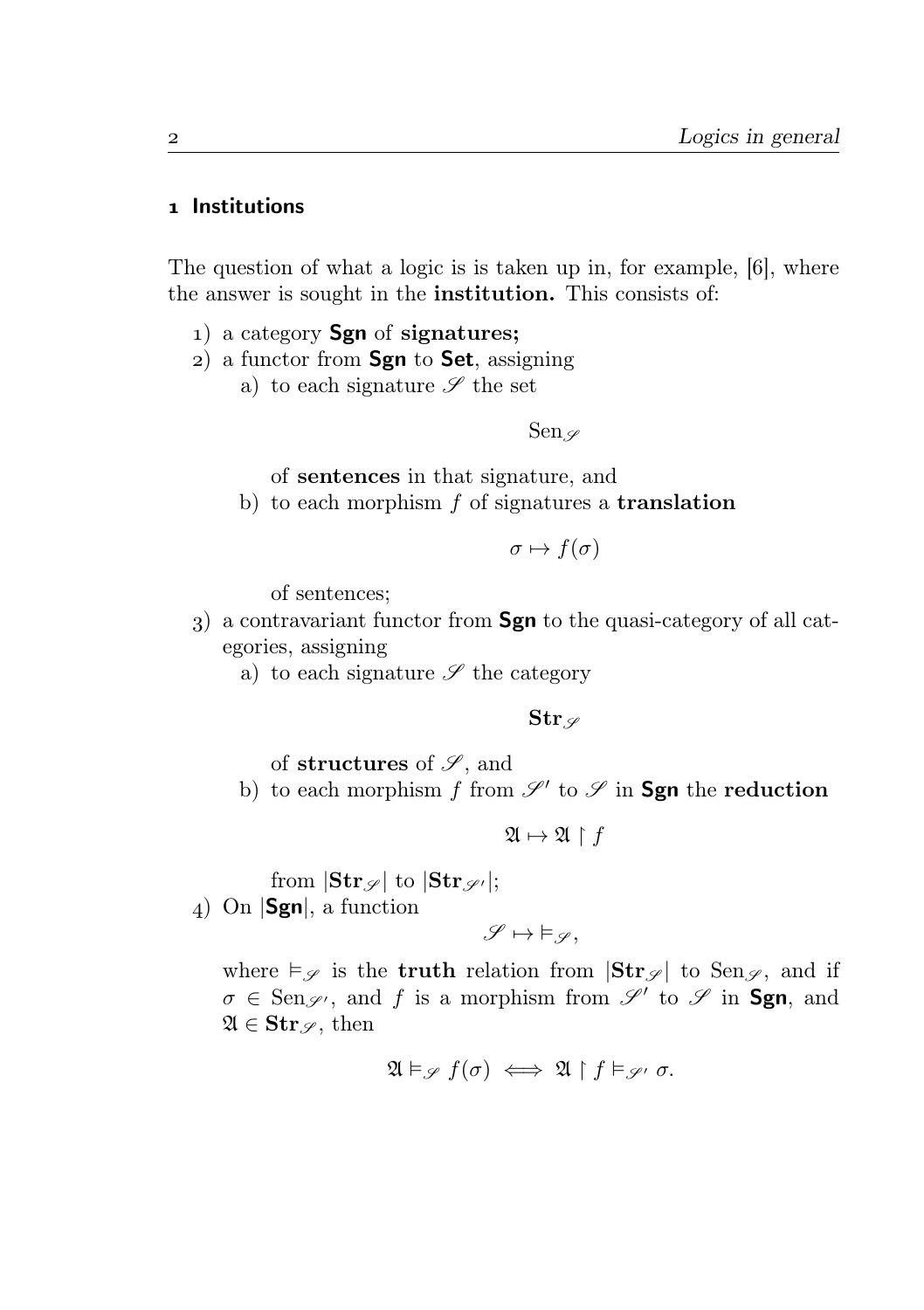Here I have adjusted the notation of  $[6]$ , introduced the term translation, used structure in place of "model," and used truth in place of "satisfaction." We may require that the same sentences be true in isomorphic structures.

If  $\sigma \in \text{Sen}_{\mathscr{S}}$ , I define

$$
\mathbf{Mod}(\sigma) = \{ \mathfrak{A} \in \mathbf{Str}_{\mathscr{S}} \colon \mathfrak{A} \vDash_{\mathscr{S}} \sigma \},
$$

writing henceforth  $\text{Str}_{\mathscr{S}}$  instead of  $|\text{Str}_{\mathscr{S}}|$ ;  $\text{Mod}(\sigma)$  is the class of models of  $\sigma$ 

I am interested in the case where the model-classes are basic closed classes in a *topology* on  $\text{Str}_{\mathscr{S}}$ . This will require an adjustment to the usual definition of topology, since we shall need to be able to talk about collections of closed classes. We can do this by using a relation as in  $\S_4$  (page 10). The ideas of *pointless topology* seem pertinent here.

#### Pointless topology

By the usual definition, a **topology** on a set X is a subset  $\tau$  of  $\mathscr{P}(\Omega)$ having the following closure properties:

1) 
$$
X \in \tau
$$
,  
\n2)  $U \in \tau$  &  $V \in \tau \implies U \cap V \in \tau$ ,  
\n3)  $\mathscr{X} \subseteq \tau \implies \bigcup \mathscr{X} \in \tau$ .

By the last condition, since  $\bigcup \varnothing = \varnothing$ , this is in  $\tau$ . The pair  $(X, \tau)$  is a topological space. The elements of  $\tau$  are said to be open subsets of the space; complements in X of elements of  $\tau$  are **closed.** 

If  $(Y, \tau_1)$  is another topological space, a function f from X to Y is continuous (with respect to  $\tau$  and  $\tau_1$ ) if

$$
U \mapsto f^{-1}[U] \colon \tau_1 \to \tau.
$$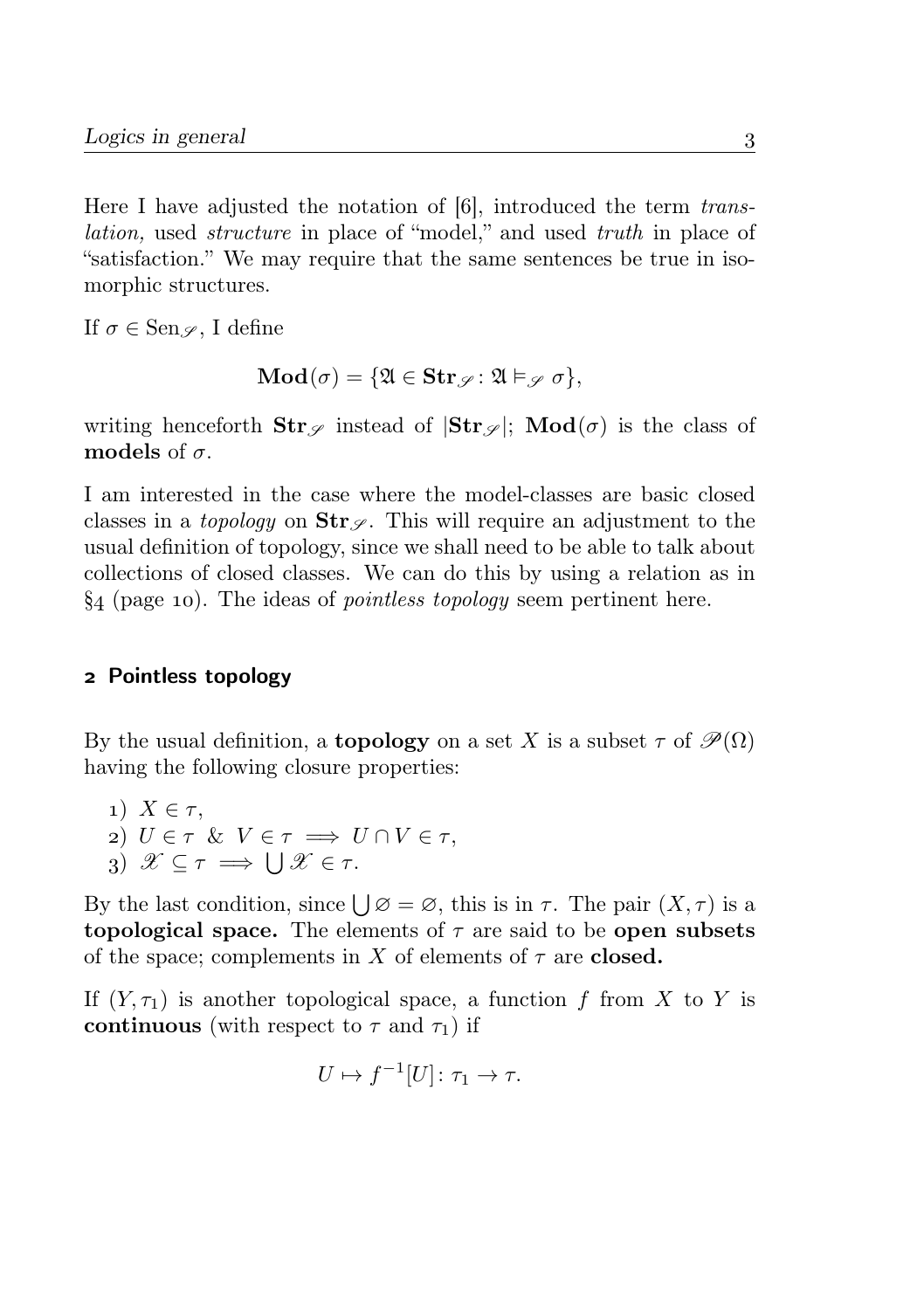In this case f is a morphism from  $(X, \tau)$  to  $(Y, \tau_1)$  in the category Top of topological spaces. An isomorphism in this category is called a homeomorphism.

We investigate the possibility of recovering  $(X, \tau)$  (up to homeomorphism) from the algebraic properties of  $\tau$ . References for this are Johnstone's article  $\lbrack 5 \rbrack$  and book  $\lbrack 4 \rbrack$ , and also the notes of Gooding  $\lbrack 2 \rbrack$ .

The set  $\tau$  is ordered by inclusion (⊂). With respect to this ordering, every subset  $\mathcal O$  of  $\tau$  has in  $\tau$ 

- a supremum, namely  $\bigcup \mathscr{O}$ , and (therefore)
- an infimum, namely the *interior* of  $\bigcap \mathscr{O}$ :

$$
\text{inf}(\mathscr{O}) = \bigcup \{ U \in \tau \colon U \subseteq \bigcap \mathscr{O} \} \n= \sup \left( \{ U \in \tau \colon U \subseteq \bigcap \mathscr{O} \} \right).
$$

Thus  $\tau$  is a **complete lattice.** If U and V are in  $\tau$ , then

 $\inf({U, V}) = U \cap V.$ 

The lattice  $\tau$  is **distributive** because

$$
U \cap (V \cup W) = (U \cap V) \cup (U \cap W)
$$

(and therefore also  $U\cup (V\cap W)=(U\cup V)\cap (U\cup W)$ ). Since moreover

$$
U\cap\bigcup\mathscr{O}=\bigcup\{U\cap V\colon V\in\mathscr{O}\},
$$

the distributive lattice is called a frame.

Suppose A is an arbitrary set with an ordering that makes it a frame. We may use the notation

$$
sup({x, y}) = x \vee y, \qquad inf({x, y}) = x \wedge y, \nsup(X) = \bigvee X, \qquad inf(X) = \bigwedge X, \nsup(\emptyset) = \bot, \qquad inf(\emptyset) = \top.
$$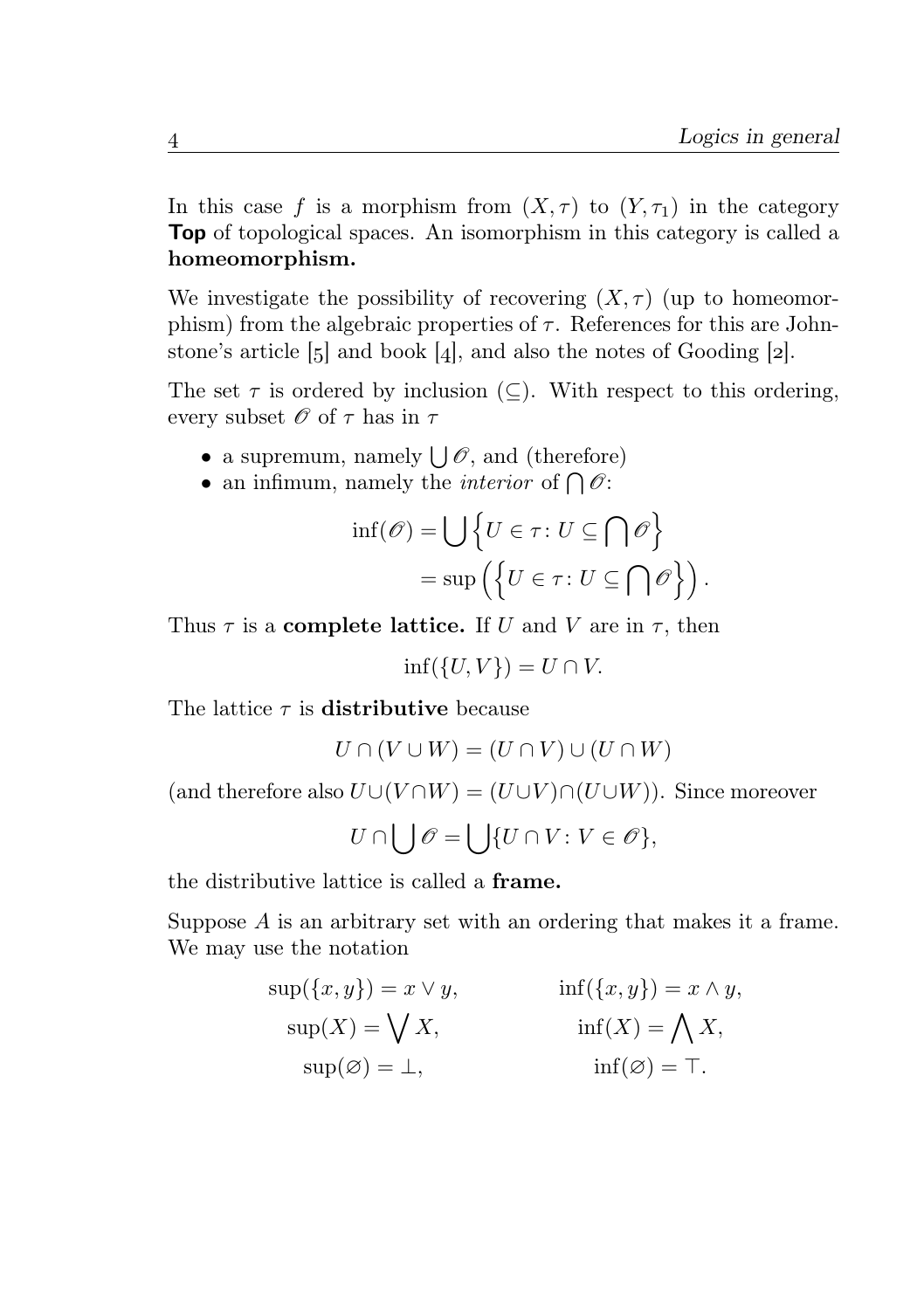In the category Frm of frames, the morphisms are the functions that preserve  $\top$ ,  $\bot$ ,  $\wedge$ , and  $\bigvee$ . We now have a contravariant functor  $\Omega$  from Top to Frm, given by

$$
\Omega(X, \tau) = \tau,
$$
  

$$
\Omega(f) = (U \mapsto f^{-1}[U]).
$$

The opposite category of **Frm** is **Loc**, the category of **locales**; so a locale is a frame, and a morphism of locales is a morphism of frames in the opposite direction. So  $\Omega$  is a (covariant) functor from **Top** to **Loc**, and for this reason one may prefer to think in terms of locales rather than frames. But I shall avoid doing this, preferring morphisms to be actual functions.

Considering 0 as the empty set and 1 as  $\{0\}$ , we have a unique topology on 1; this topology is just  $\mathcal{P}(1)$ , which is  $\{0, 1\}$  and can be considered as 2. So we can understand 2 as a frame.

Given the topological space  $(X, \tau)$ , we have a bijection  $x \mapsto (0 \mapsto x)$ from X to Hom $((1,\mathscr{P}(1)),(X,\tau))$ . Thus points x of X can be identified with morphisms  $0 \mapsto x$ . Given the morphism  $0 \mapsto x$ , we obtain the element  $\Omega(0 \mapsto x)$  of Hom $(\tau, 2)$  given by

$$
\Omega(0 \to x)(U) = \begin{cases} 1, & \text{if } x \in U, \\ 0, & \text{if } x \in X \setminus U. \end{cases}
$$

If A is an arbitrary frame, we define

$$
pt(A) = Hom(A, 2);
$$

this is the set of points of A. Then

$$
x \mapsto \Omega(0 \mapsto x) \colon X \to \text{pt}(\tau).
$$

If this map is bijective, the space  $(X, \tau)$  is called **sober.**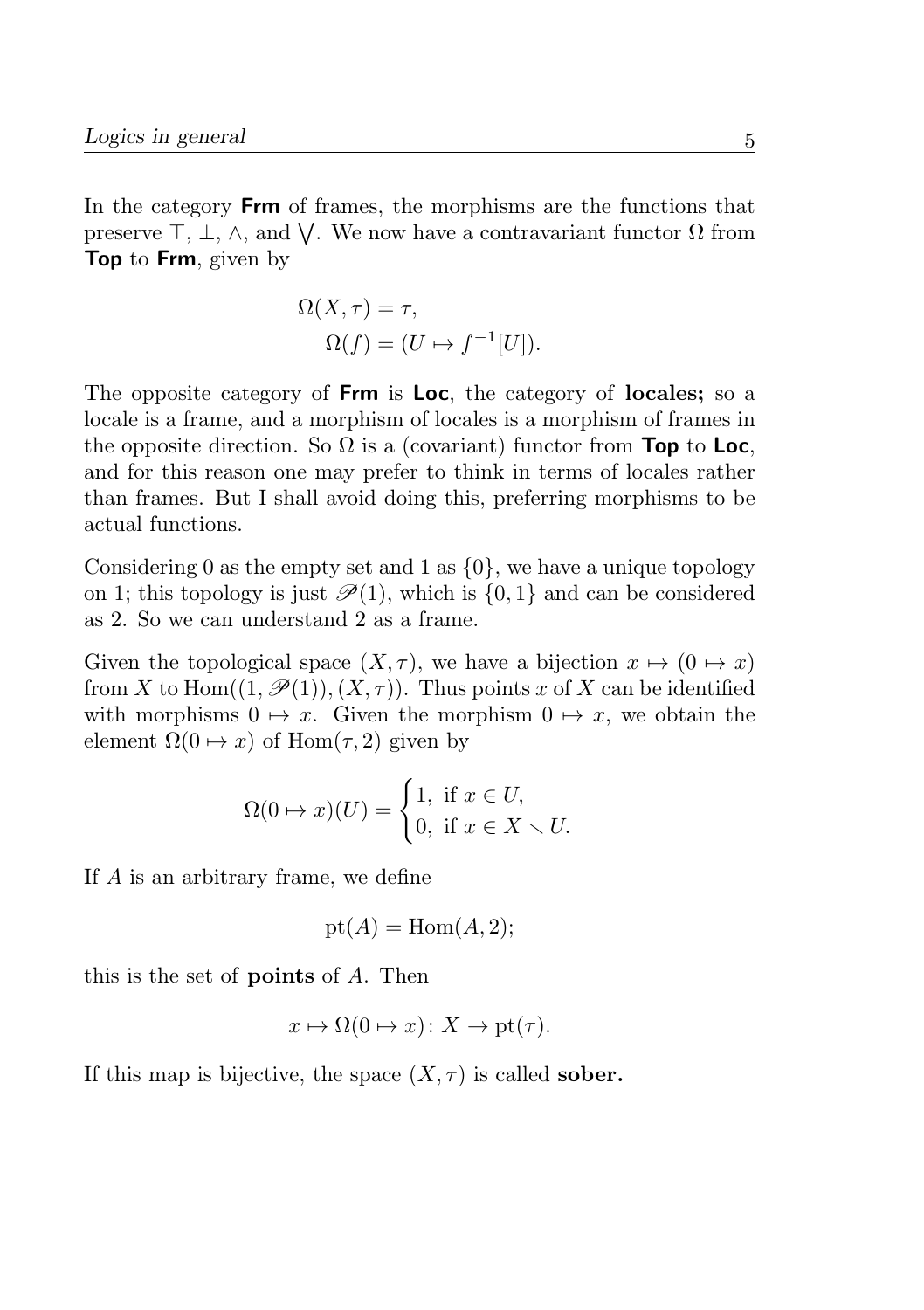The space  $(X, \tau)$  is called **Tychonoff** (or  $T_0$ ) if any two distinct points of it are topologically distinguishable, that is, some open set contains exactly one of them.

**1 Theorem.** Assume  $(X, \tau)$  is a topological space. Then the map

 $x \mapsto \Omega(0 \mapsto x)$  from X to pt( $\tau$ )

is injective if and only if  $(X, \tau)$  is Tychonoff.

*Proof.* If  $\Omega(0 \to x) \neq \Omega(0 \to y)$ , then by definition they differ at some open subset U of X, and then this distinguishes x from  $y$ . Conversely, if x and y are so distinguishable, then the original inequality holds.  $\Box$ 

An element a of a lattice is called prime if

$$
a \neq \top,
$$
  

$$
a = x \land y \implies a = x \text{ OR } a = y.
$$

For example, if  $p \in X$ , then the element  $\bigcup \{U \in \tau : p \notin U\}$  of  $\tau$  is prime.

A subset I of a lattice is an ideal if

$$
\bot \in I, \quad \top \notin I,
$$
  

$$
x \in I \& y \in I \implies x \land y \in I,
$$
  

$$
y \in I \& x \leq y \implies x \in I.
$$

The ideal I is **prime** if

$$
x \wedge y \in I \implies x \in I \text{ or } y \in I.
$$

If a belongs to a lattice  $L$ , we define

$$
(a) = \{x \in L \colon x \leqslant a\};
$$

this is the **principal ideal** generated by  $a$ .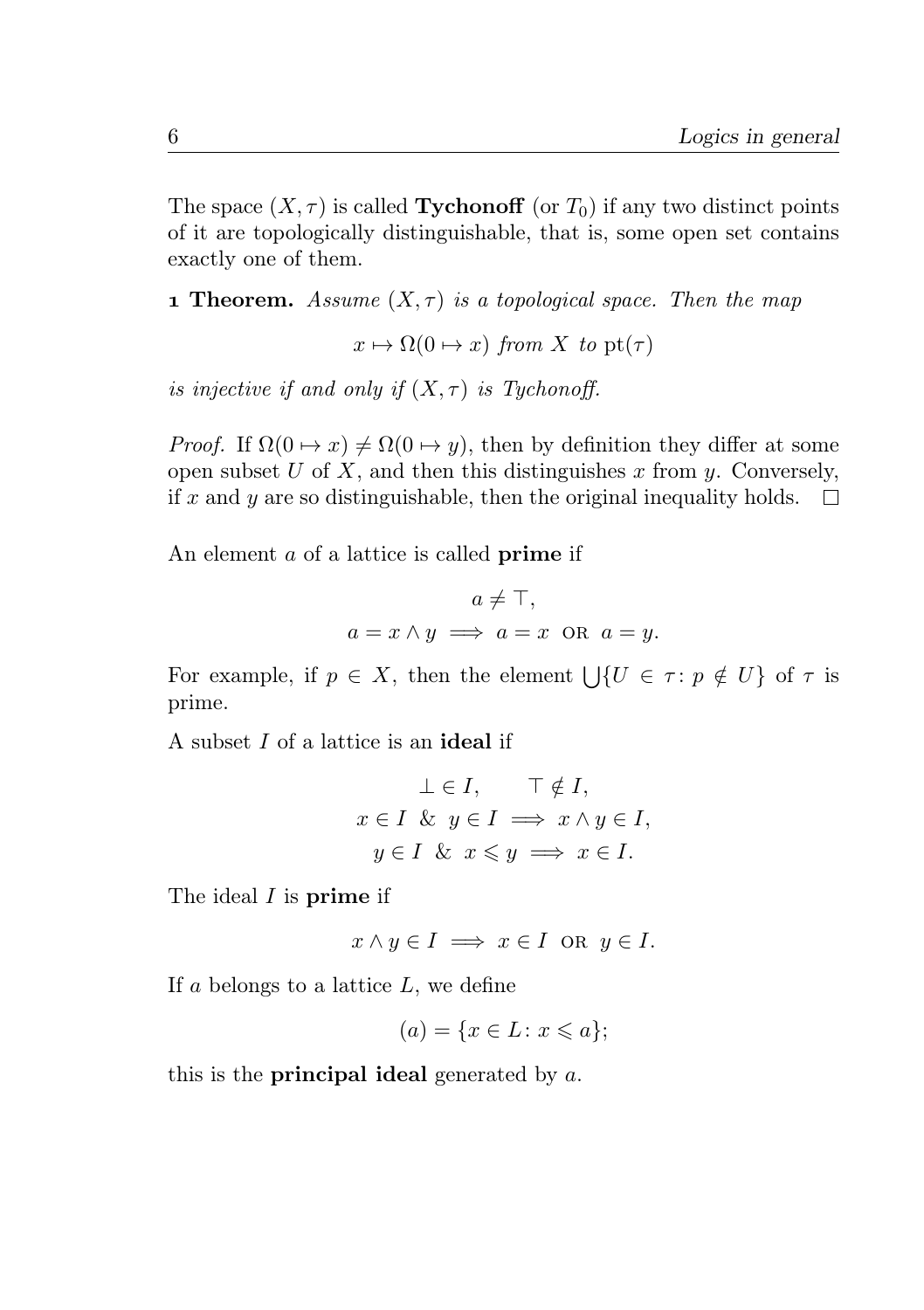Theorem. Principal ideals are indeed ideals. A principal ideal is prime if and only if its generator is prime. If A is a frame, then the map

$$
f \mapsto f^{-1}(0)
$$

on  $\text{Hom}(A, 2)$  is a bijection onto the set of principal prime ideals of A.

*Proof.* Suppose  $f \in \text{Hom}(A, 2)$ , and let  $a = \sqrt{f^{-1}(0)}$ . Then

$$
f(a) = \bigvee \{0\} = 0,
$$

and in general

$$
f(x) = \begin{cases} 0, & \text{if } x \leq a, \\ 1, & \text{if } x \not\leq a. \end{cases}
$$

Thus  $f^{-1}(0) = (a)$ .

The space  $(X, \tau)$  is called **Hausdorff** (or  $T_2$ ) if any two distinct points of X belong to disjoint open sets.

#### **3 Theorem.** Hausdorff spaces are sober.

In general, given the frame A, we can understand  $pt(A)$  as a topological space as follows. If  $a \in A$ , let

$$
[a] = \{ f \in \text{pt}(A) : f(a) = 1 \}.
$$

**4 Theorem.** If A is a frame, then  $\{[x] : x \in A\}$  is a topology on pt(A).

Proof. Just note

$$
pt(A) = [\top],
$$
  
\n
$$
[a] \cap [b] = [a \wedge b],
$$
  
\n
$$
\bigcup \{ [x] : x \in X \} = [\bigvee X].
$$

 $\Box$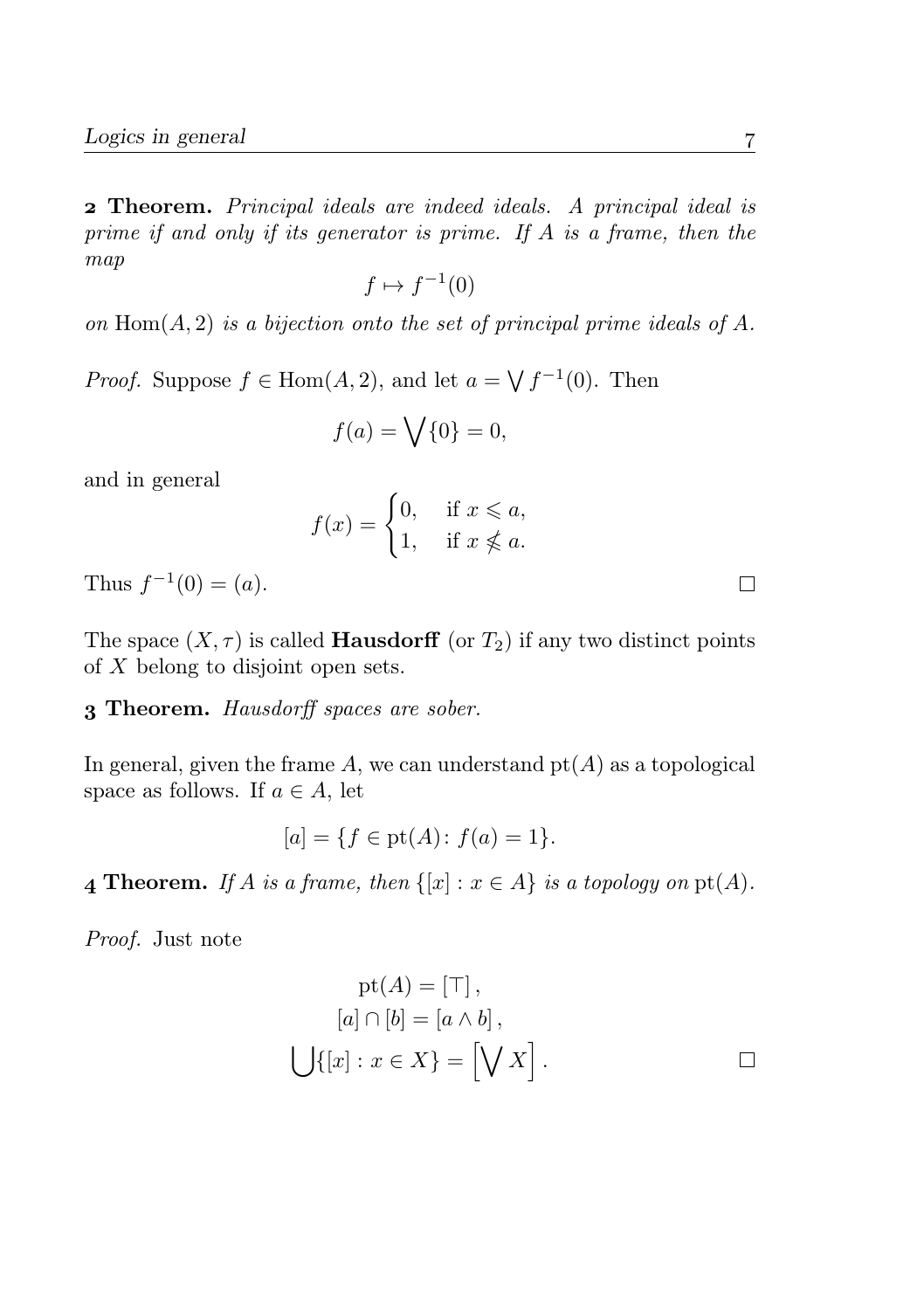Thus we can understand

$$
\Omega(\text{pt}(A)) = \{ [x] : x \in A \}.
$$

We now have

$$
x \mapsto [x] : A \to \Omega(pt(A));
$$

evidently this is surjective, though it need not be injective. If A and B are frames, and  $q \in \text{Hom}(B, A)$ , we define

$$
pt(g) = (f \mapsto f \circ g),
$$

which is in  $Hom(pt(A), pt(B))$ . So pt is a contravariant functor from Frm to Top, hence a covariant functor from Loc to Top.

#### 3 Adjoints

Let Grp be the category of groups; Set, of sets. Following Hodges  $[3, 1]$ p. 2. let us denote the *forgetful functor*  $(G, \times) \rightarrow G$  from **Grp** to **Set** by dom. This has a **left adjoint**, namely a functor F from **Set** to **Grp** such that, for all sets X, there is a map  $\eta_X$  from X to dom( $F(X)$ ) such that, for all groups G, if  $f: X \to \text{dom}(G)$ , then there is a homomorphism  $\bar{f}$ from  $F(X)$  to G such that

$$
\mathrm{dom}(\bar{f})\circ \eta_X=f,
$$

that is, the following diagram commutes.

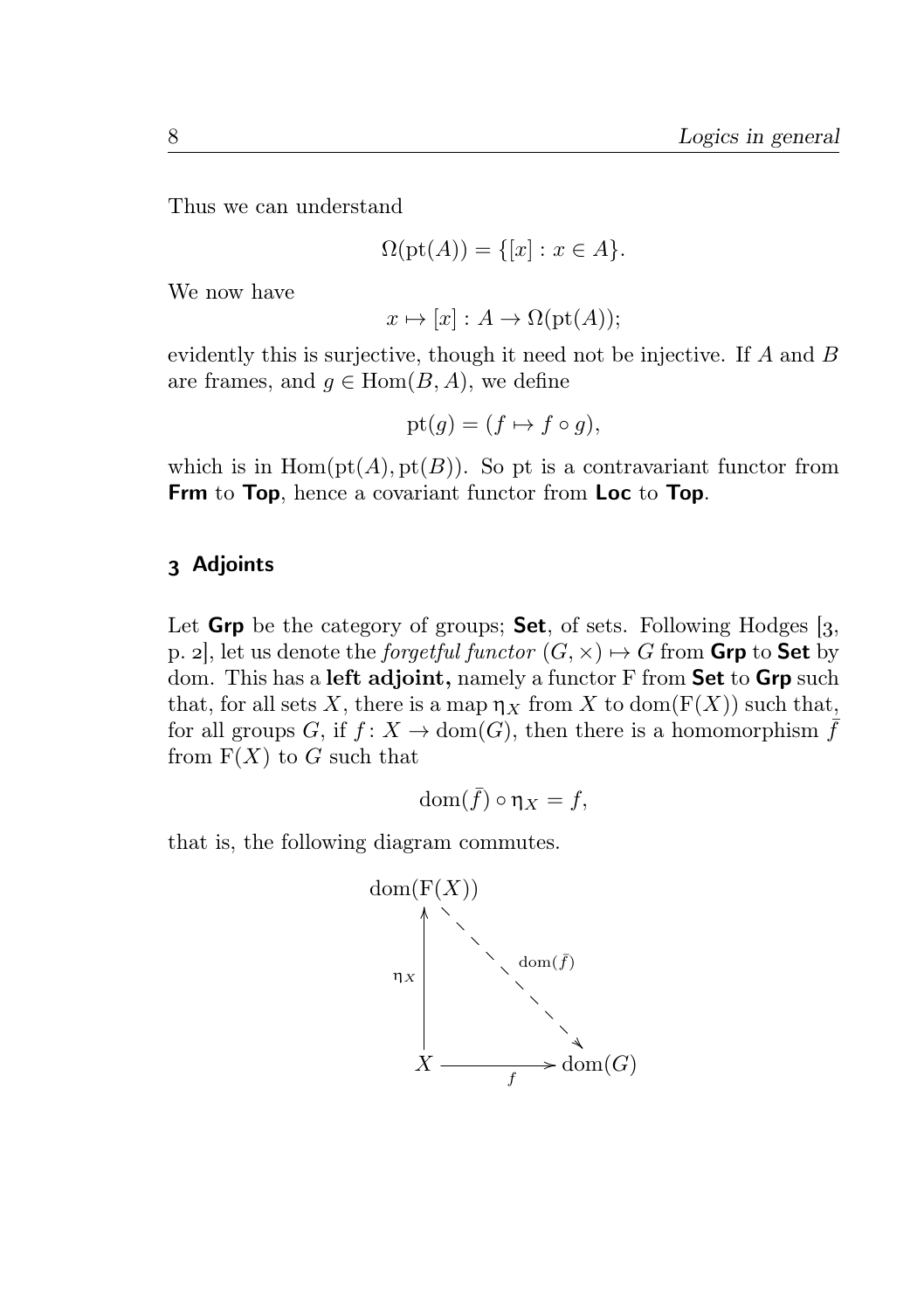The function  $X \mapsto \eta_X$  is the unit of the adjunction.

5 Theorem.  $\Omega$  is a left adjoint of pt whose unit  $\eta$  is given by

$$
\eta_{(X,\tau)}(x) = \Omega(0 \mapsto x).
$$

*Proof.* Given a topological space  $(X, \tau)$ , a frame A, and a continuous function f from X to pt(A), we have to find a homomorphism  $\bar{f}$  from A to  $\tau$  such that the following diagram commutes.



Thus we want

$$
f(x)(a) = \Omega(0 \to x)(\bar{f}(a)) = \begin{cases} 1, & \text{if } x \in \bar{f}(a), \\ 0, & \text{if } x \in X \setminus \bar{f}(a), \end{cases}
$$

which we have, provided

$$
\bar{f}(a) = \{x \in X : f(x)(a) = 1\} \\
= \{x \in X : f(x) \in [a]\} \\
= f^{-1}[[a]].
$$

The adjunction of the theorem has the **co-unit**  $\epsilon$  given by

$$
\varepsilon_A(a) = [a].
$$

 $\Box$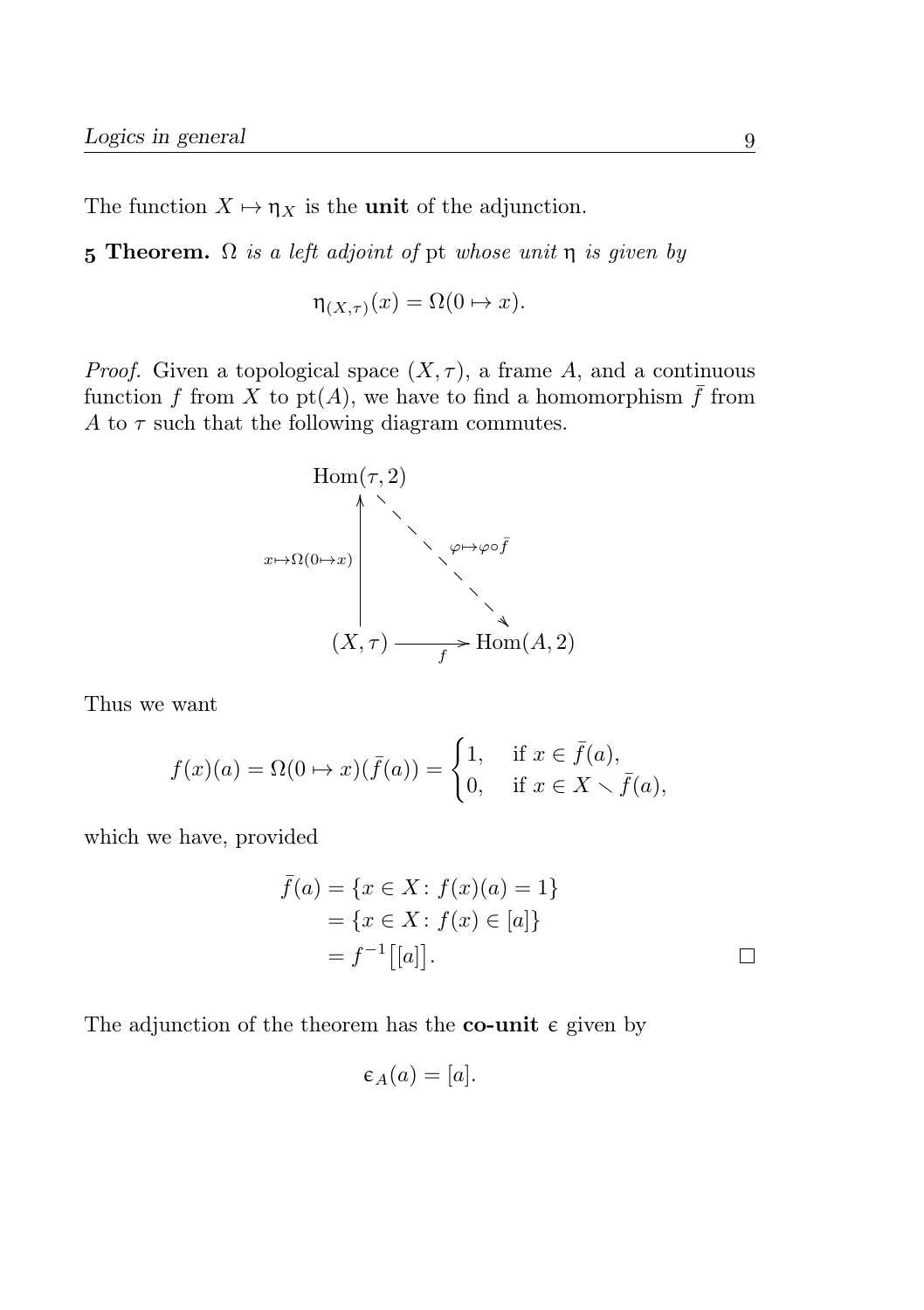This means that for all frames A, for all topological spaces  $(X, \tau)$ , if  $g \in \text{Hom}(A, \tau)$ , then there is a continuous function  $\bar{g}$  from X to pt(A) such that

$$
\Omega(\bar{g})([a]) = g(a),
$$

that is, the following diagram commutes.



What we want is

$$
g(a) = \Omega(\bar{g})([a]) = \bar{g}^{-1}[[a]],
$$

so if  $\bar{g}$  exists at all as a map from X to pt(A), it is continuous. We want also

$$
\bar{g}(x) \in [a] \iff x \in g(a),
$$

that is,

$$
\bar{g}(x)(a) = \begin{cases} 1, & \text{if } x \in g(a), \\ 0, & \text{if } x \notin g(a). \end{cases}
$$

Since  $g(a) \in \tau$ , the function  $\bar{g}(a)$  so defined is indeed a morphism from A to 2.

A reference besides  $[4]$  for category theory is Barr & Wells  $[1]$ .

#### Topologies on classes

All of the foregoing work with topologies was in terms of *open sets*, because these are the terms of the references. Henceforth it will be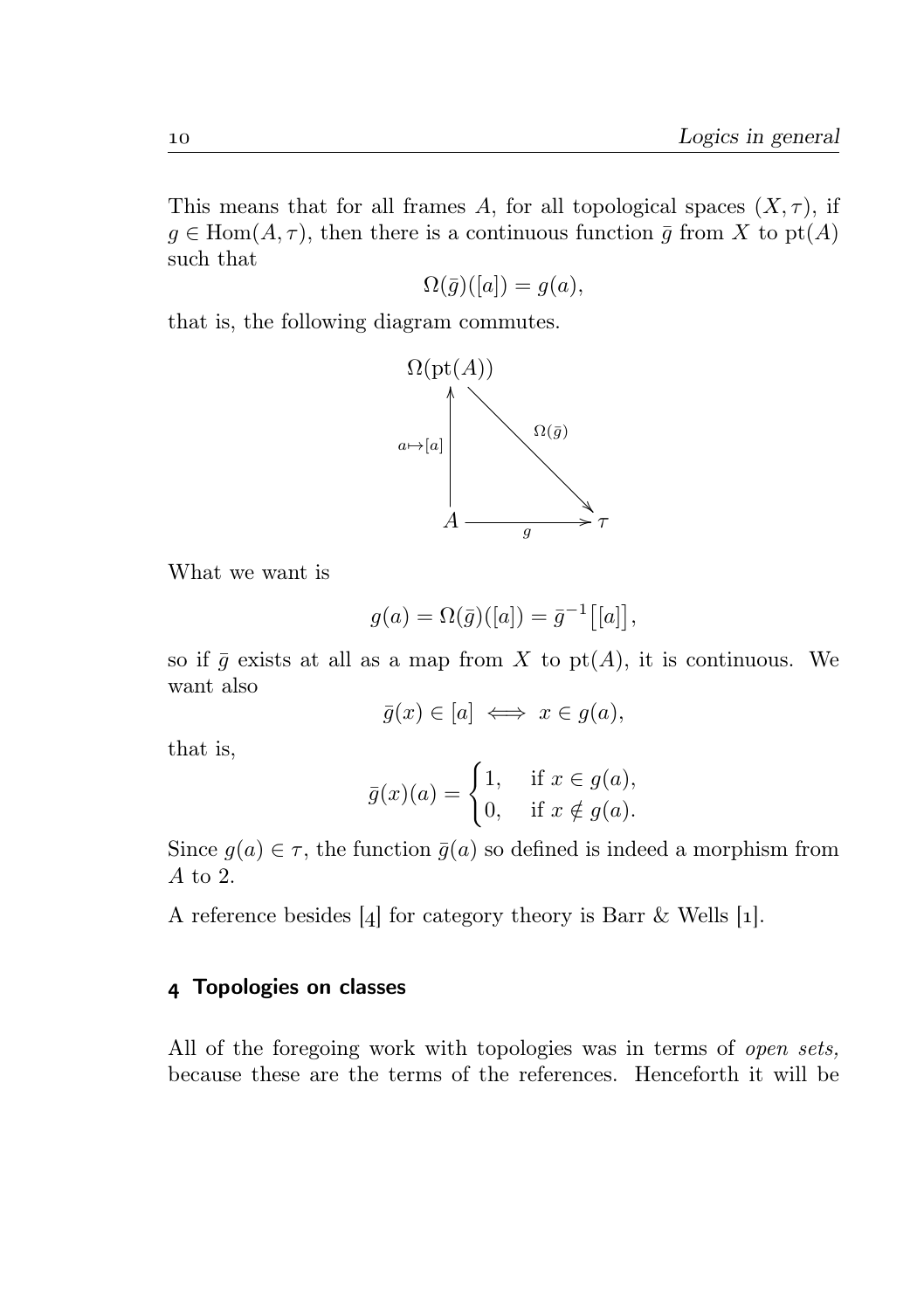more convenient to use closed sets. Note that the closed subsets of a topological space A compose a set  $\kappa$  such that

$$
1) \, \varnothing \in \kappa,
$$

- 2)  $X \in \kappa \& Y \in \kappa \implies X \cup Y \in \kappa$ ,
- 3)  $\mathscr{X} \subseteq \kappa \implies \bigcap \mathscr{X} \in \kappa$ .

In the last condition, we understand  $\bigcap \emptyset$  to be A, so this is in  $\kappa$ .

We are going to want to topologize a proper class  $A$  so that closed subclasses may indeed be proper classes. Then  $\kappa$  will not contain the closed classes; but it will index them. We proceed as follows.

6 Definition. A topology on a class A is a relation  $\models$  from A to a set  $\kappa$  such that

1) for some x in  $\kappa$ , for all a in  $\mathbf{A}$ ,

 $a \not\models x$ :

2) for all x and y in  $\kappa$ , there is z in  $\kappa$  such that, for all a in A,

$$
a \vDash z \iff a \vDash x \text{ OR } a \vDash y;
$$

3) for every subset  $\mathscr X$  of  $\kappa$ , there is  $\psi$  in  $\kappa$  such that, for all  $a$  in  $A$ ,

$$
a \vDash y \iff \forall x \ (x \in \mathcal{X} \implies a \vDash x).
$$

Given a relation  $\models$  from **A** to  $\kappa$ , for each x in  $\kappa$  we define

$$
\mathbf{Mod}(x) = \{a \in \mathbf{A} \colon a \vDash x\}.
$$

(Strictly this should be  $\text{Mod}_{\text{F}}(x)$ .) Then we define the relation ~ on  $\kappa$  by

$$
x \sim y \iff \text{Mod}(x) = \text{Mod}(y).
$$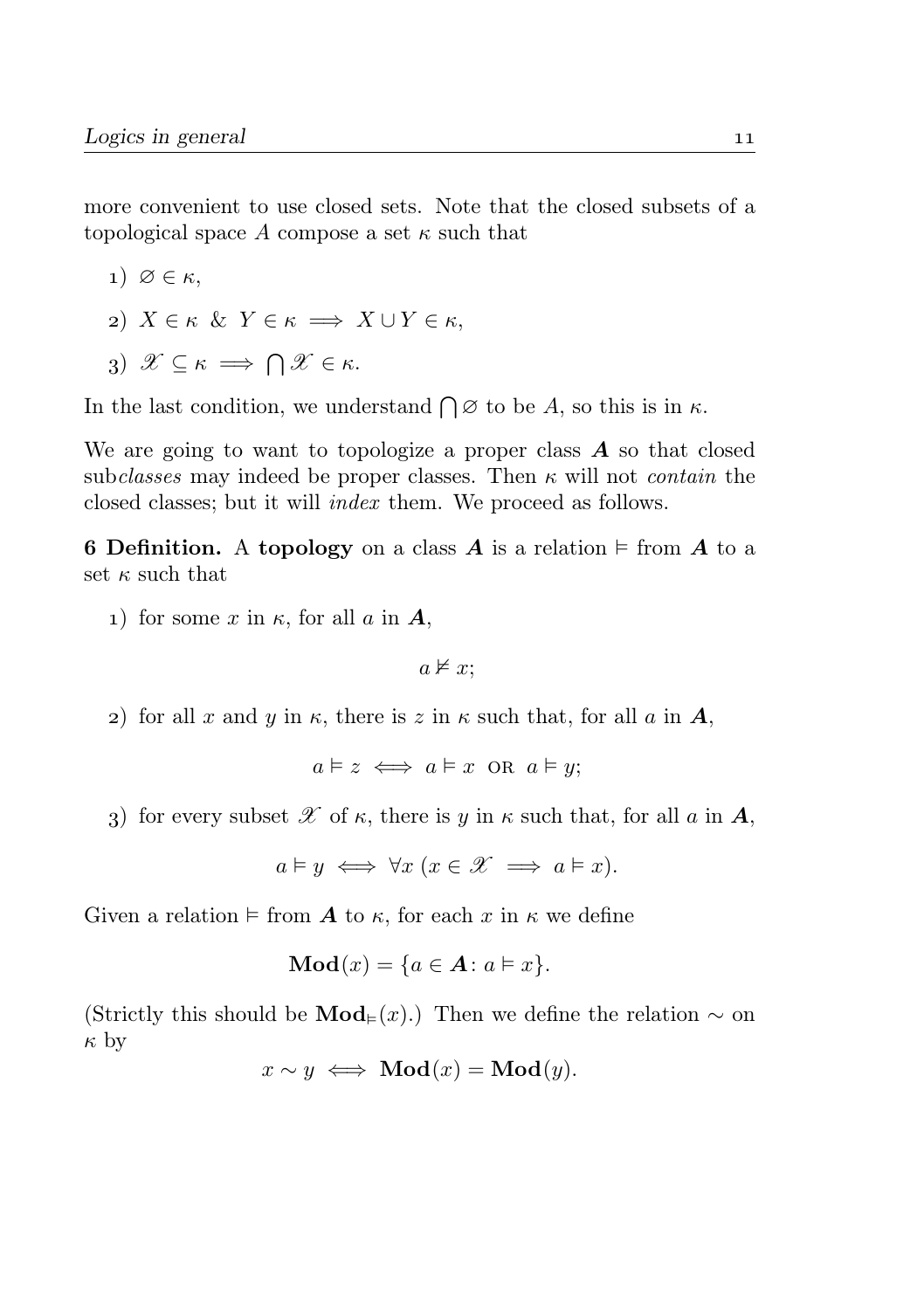The three conditions in the foregoing definition are equivalent respectively to the following.

 $1)$  For some x,

$$
\mathbf{Mod}(x) = \varnothing.
$$

2) For all  $x$  and  $y$ , for some  $z$ ,

$$
Mod(z) = Mod(x) \cup Mod(y).
$$

3) For every set  $\mathscr{X}$ , for some y,

$$
\mathbf{Mod}(y) = \bigcap_{x \in \mathcal{X}} \mathbf{Mod}(x).
$$

By replacing  $\kappa$  with  $\kappa/\sim$ , we may assume  $\sim$  is just equality, and then  $\kappa$  will have the usual algebraic properties of a topology of closed sets: it will be a "dual frame." But we do not want to simplify things that much.

**7 Definition.** Suppose the relation  $\models$  from A to  $\kappa$  is a topology on A. A subset  $\mathscr B$  of  $\kappa$  is a **basis** of this topology if for every x in  $\kappa$  there is a subset Y of  $\mathscr{B}$  such that

$$
\mathbf{Mod}(x) = \bigcap_{y \in Y} \mathbf{Mod}(y).
$$

**8 Theorem.** Suppose  $\models$  is a relation from **A** to a set  $\mathcal{B}$ , and  $\mathcal{B}$  has an element  $\perp$  and a binary operation  $\vee$  such that

$$
Mod(\bot) = \varnothing, \qquad Mod(x \vee y) = Mod(x) \cup Mod(y).
$$

Then the relation from **A** to  $\mathscr{P}(\mathscr{B})$  given by

$$
\mathbf{Mod}(\mathscr{X}) = \bigcap_{x \in \mathscr{X}} \mathbf{Mod}(x)
$$

is a topology on **A** for which (the image in  $\mathcal{P}(\mathcal{B})$  under  $x \mapsto \{x\}$  of) B is a basis.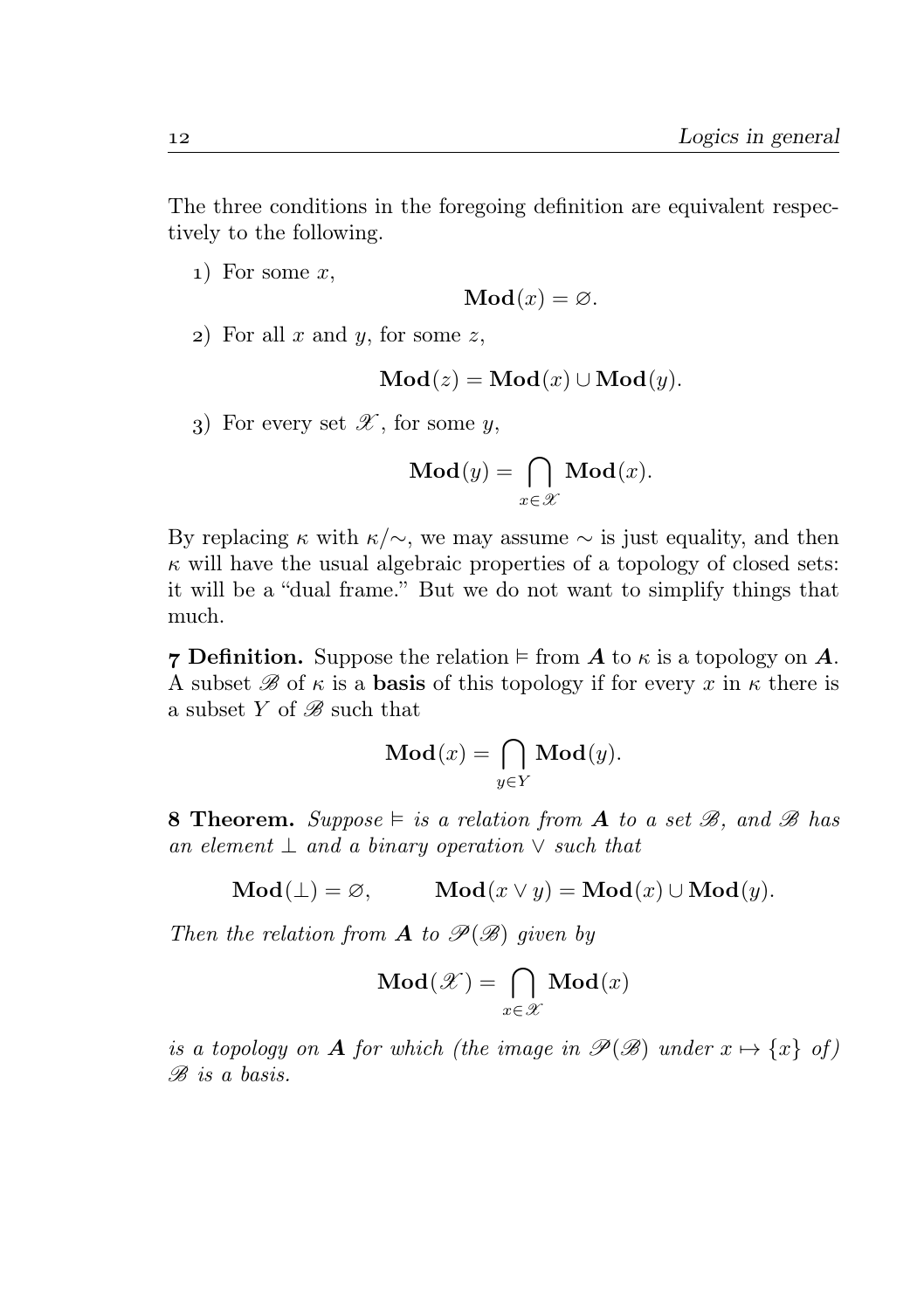#### Definition. A logic consists of:

- $_1$ ) a class Str.
- ) a set Sen,
- 3) a relation  $\models$  from Str to Sen, and
- 4) an element  $\perp$  and a binary operation  $\vee$  on Sen

such that, for all  $\mathfrak{A}$  in Str, for all  $\sigma$  and  $\tau$  in Sen,

$$
\mathfrak{A} \models \sigma \lor \tau \iff \mathfrak{A} \models \sigma \text{ or } \mathfrak{A} \models \tau.
$$
\n
$$
\tag{*}
$$

The class Str consists of the structures of the logic; the set Sen consists of the **sentences** of the logic. The relation  $\models$  is **truth**, and if  $\mathfrak{A} \in \mathbf{Str}$  and  $\sigma \in \mathbf{Sen}$  and  $\mathfrak{A} \models \sigma$ , then  $\mathfrak{A}$  is a **model** of  $\sigma$ .

 Example. In what would appear to be the simplest nontrivial example:

- . Sen is the absolutely free algebra—understood as a set of written formulas—on an infinite set V of "propositional variables."
- 2. The class **Str** is  $\mathscr{P}(V)$ , the class of subsets of V.
- 3. If  $\mathfrak{A} \in \mathscr{P}(V)$  and  $P \in V$ , then

$$
\mathfrak{A} \models P \iff P \in \mathfrak{A};
$$

this and the rules  $(*)$  determine  $\models$ .

**11 Definition.** In an arbitrary logic, sentences having the same models are logically equivalent.

12 Theorem. On the set of sentences of an arbitrary logic, logical equivalence is a congruence relation with respect to the Boolean operations, and the quotient of the algebra of sentences with respect to this relation is an idempotent commutative monoid.